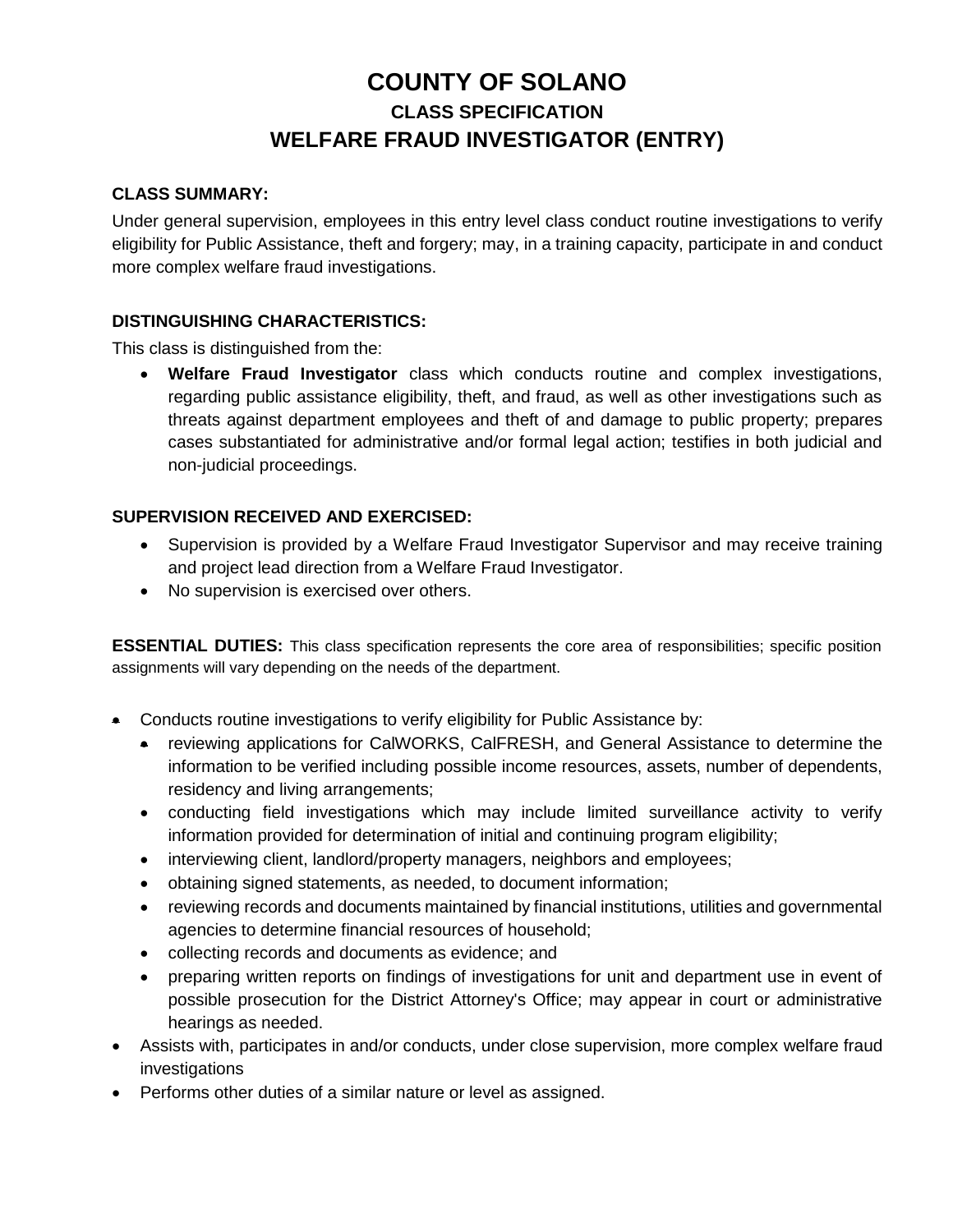# **EDUCATION AND EXPERIENCE:**

- **Education:** Associate's Degree or higher from an accredited college or university in Criminal Justice, Criminology, Law Enforcement, Police Science, or a closely related field; or a California Intermediate Post Certificate can substitute for education requirements. AND
- **Experience/Training:** One year of full-time paid investigative experience in criminal investigations in a government agency; AND

# **LICENSING, CERTIFICATION AND REGISTRATION REQUIREMENTS**:

- Possession of a valid and current P.O.S.T Specialized Investigator Basic Course (SIBC), valid and current California Peace Officer Standards and Training (P.O.S.T.) Basic, Intermediate or Advanced Peace Officer Certificate, or Possession of a Basic Course Waiver (BCW) is required.
- Applicants are required to possess a valid California Driver's License, Class C.

**Note:** All training must be in compliance with the POST three-year rule and all licenses, certificates and registrations must be kept current while employed in this class.

## **REQUIRED KNOWLEDGE, SKILLS AND ABILITIES:**

#### **Knowledge of:**

- Methods and techniques of investigation including research of financial records and employment history, interviewing and interrogation techniques writing investigative reports, and gathering and presenting evidence.
- Courtroom practices and procedures.
- Laws, regulations and policies applicable to work performed such as: laws of search and seizure.
- English composition, spelling, grammar, vocabulary, and punctuation for both written and oral communications.
- Formats and appropriate terminology for written communications such as business correspondence, investigative reports, and narrative reports.
- Standard office procedures, practices, equipment, personal computers, and software.

## **Skill and/or Ability to:**

- Plan, organize and conduct investigations to verify eligibility for Public Assistance.
- Locate and interview people to ascertain facts and evidence verifying/refuting public assistance eligibility.
- Analyze and evaluate the statements of witnesses and suspected violators.
- Secure and present evidence in verbal and written form.
- Understand, interpret, explain to others, comply and apply applicable laws, regulations, policies and professional practices governing investigative operations and use good judgment in their application.
- Project consequences of decisions.
- Deal with potentially hostile people of diverse socio-economic backgrounds.
- Recognize and respect limit of authority and responsibility.
- Maintain confidentiality of records and information per pertinent laws/regulations.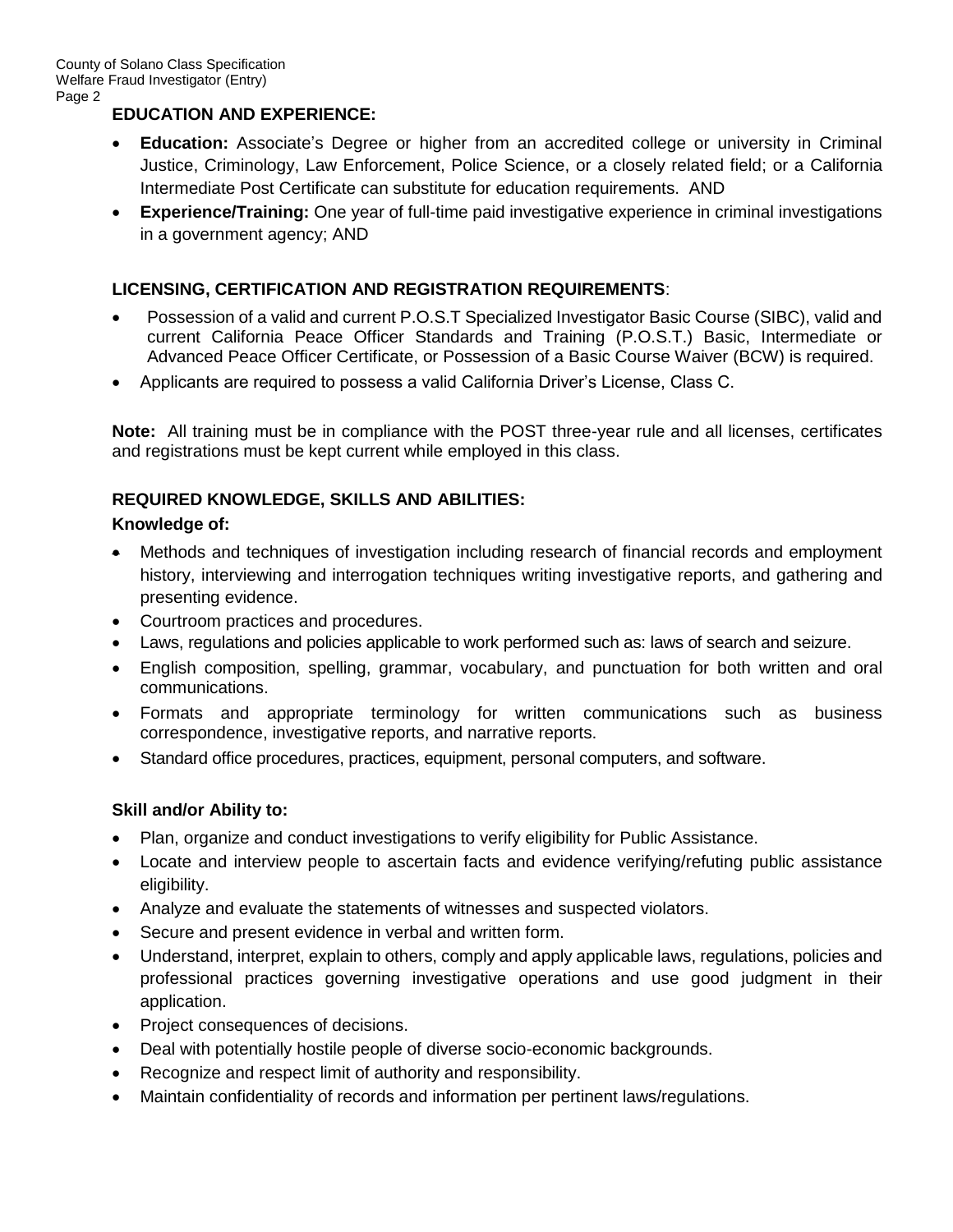- Establish and maintain effective working relationships with those contacted in the performance of required duties, particularly in securing cooperation and teamwork among law enforcement personnel from other jurisdictions.
- Determine the appropriate course of action in stressful and/or emergency situations.
- Communicate information and ideas clearly and concisely, both orally and in writing.
- Work with and speak to various cultural and ethnic individuals and groups in a tactful and effective manner.
- Prepare a variety of written communications to include thorough, complete and concise investigative reports.
- Maintain accurate records and document actions taken.
- Properly use and safeguard firearms as well as other less-lethal weapons such as batons, asps, and pepper spray.
- Use and operate police radios and modern office equipment to include computers and related software applications.

## **PHYSICAL REQUIREMENTS:**

- Mobility and Dexterity: Positions in this class typically require stooping, kneeling, reaching, standing, walking, fingering, grasping, feeling (i.e. sense of touch), and repetitive motion.
- Lifting, Carrying, Pushing and Pulling Heavy work: Positions in this class require exerting up to 100 pounds of force occasionally, and/or up to 50 pounds of force frequently, and /or up to 20 pounds of force constantly to move objects.
- Vision: Positions in this class require the employee to have close visual acuity, with or without correction, to prepare and analyze data and figures, view a computer terminal, read, etc. Positions in this class also required employees to have depth perception in order to operate a motor vehicle. Employees in this class must have the visual acuity to make observations of surroundings and must demonstrate color vision sufficient to distinguish colors in order to describe events in an accurate manner.
- Hearing/Talking: Positions in this class require the employee to perceive the nature of sounds at normal speaking levels with or without correction, and have the ability to receive detailed information through oral communication. Positions in this class require the employee to express or exchange ideas by means of the spoken word. Detailed or important instructions must often be conveyed to others accurately, loudly, and/or quickly.

#### **WORKING CONDITIONS:**

- Office Work: Employees in this class will occasionally be working in an office setting preparing reports, researching laws and regulations, examining evidence, etc. as well as in homes, office buildings, businesses, etc. interviewing witnesses, conducting surveillance, collecting evidence, etc.
- Outdoor Work: Employees in this class will often be working outdoors and thus will be subject to exposure to intense noises, fumes, odors, pollens, dust, inadequate lighting, and to unpleasant field conditions including rainy, windy, cold, or hot weather.
- Traffic Hazards: Employees in this class will be required to operate a vehicle and thus will be subject to traffic hazards while driving.
- Disruptive/Confrontational Human Contacts: Employees in this class are subject to disruptive and confrontational people.